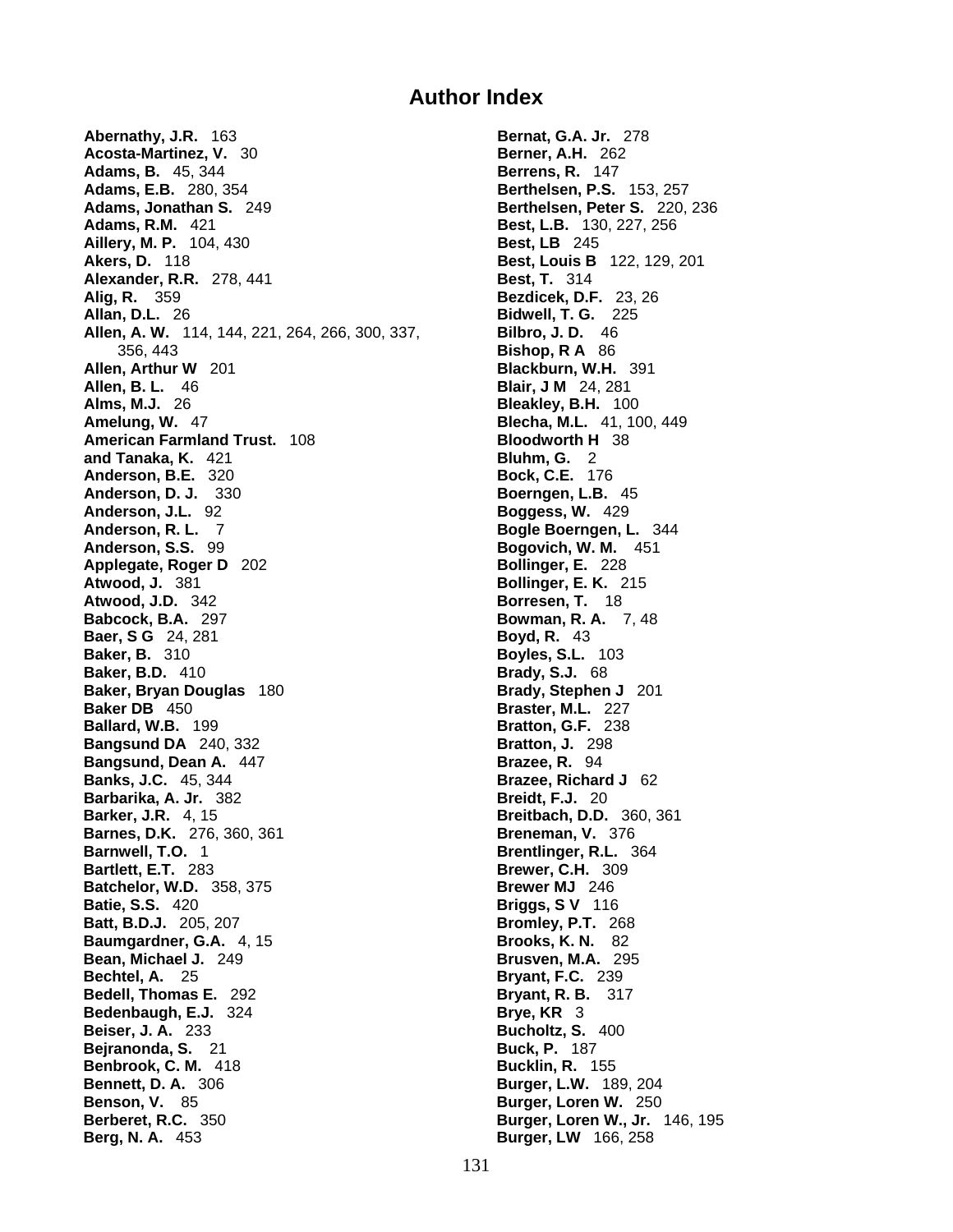**Burger, W.** 270 **DeGloria, S. D.** 317 **Burger, Wes** 201 **Deibert, E. J.** 28 **Burke, I.C.** 40, 51, 52 **Delisle, Jennifer M.** 126, 127, 234 **Cacek, T.** 273 **DeLuca, T. H.** 333 **Cade, B.S.** 300 **Detenbeck, N. E.** 75 **Campa, H.** 168, 263 **Campa, Henry Iii** 122, 129 **Dewbre, J.** 400 **Carey, M.** 94 **Dicke SG** 326 **Carey, Marc B** 62 **Dicks, M.** 397 **Carlson, Louis** 292 **Dicks, M.R.** 44, 426, 429 **Carmichael, D. Breck, Jr.** 142 **Dicks, Michael R.** 284 **Carroll, S.C.** 279, 340 **Diebel, P. L.** 404 **Casey, F.** 408 **Dion, N.** 177 **Cassidy, D.** 389 **Diplas, P.** 451 **Cattaneo, A.** 381, 400 **Dobbles, T.L.** 103<br> **Catteneo, A.** 376 **Dobbles, T.C.** 176 **Chamberlain, MJ** 166, 258 **Donan, J.W.** 445 **Chapman, K. A.** 214 **Donges, Randy D.** 367 **Cheng, H. T.** 359 **Donigian, A.S.** 1 **Chenoweth, J. W.** 74 **Doran, J.W.** 49, 57, 58, 98 **Church, K. E.** 162 **Douglas, A. J.** 93 **Claassen, R.** 376 **Downing, M.** 336 **Claassen, Roger** 452 **Dunn, C. P.** 402 **Clawson, M. R.** 251 **Easterla DA** 193 **Clay, D.E.** 100 **Ebelhar, S. A.** 36 **Cline, Gerald A.** 188 **Ebodaghe, Denis Abumere** 59 **Coffman, C. L. 153 Cogo, N.P.** 100, 449 **Eckert DJ** 450 **Colacicco, D.** 437 **Egbert, S. L.** 184, 307 **Colorado State University. Cooperative Extension Egbert, SL** 254 **Service.** 319 **Eggebo, S.L.** 170 **Colvin, T.** 18 **Eghball, B.** 57 **Cook, K.A.** 436 **Ellefson, P. V.** 296 **Coppedge, B. R.** 229, 331 **Elliott, N.C.** 350 **Coppedge, Bryan R.** 125 **Ellis LS** 193 **Cosgrove, Jeremiah.** 422 **Elonen, C. M.** 75 **Cotter, A. M.** 75 **Engle, D. M.** 229, 331 **Council for Agricultural Science and Technology.** 164 **English, B.C.** 278, 342, 441 **Coupal, R.** 25 **Ervin, C.A.** 431 **Cox, C. M.** 341 **Ervin, R.T.** 11, 44, 328 **Craft, C** 17 **Esseks, J Dixon** 380 **Crowley, D.E.** 42 **Esser, A.** 187 **Currens, J.C.** 66 **Esser, Anthony J** 201 **Dabbert, B.** 222 **Etter, Stanley L.** 115, 156 **Dabney, S.** 334 **Euliss, N.H.** 99 **Dailey, T.V.** 189 **Eve, M.D.** 20 **Dailey, Thomas V.** 250 **Eve, MD** 14 **Daniels, T.L.** 277 **Evett, S.R.** 50 **Dao, T.H.** 45, 344, 345, 445 **Faeth P** 95 **Davenport, T.** 76, 107 **Fair, W. Scott** 173 **David, L.M.** 141, 152 **Farm Service Agency, U.S. Department of David, Larry M.** 115, 156 **Agriculture** 416 **Davie, D. K.** 73 **Farmer, A.H.** 183 **Davis, S.** 222 **Farnsworth, R.** 308 **Davison, W. B. 228 Day, Esther** 363 **Feather, P.** 65, 255, 376, 405, 414 **Dean TJ** 321 **Felix, J.** 372, 373

**Dobkin, D.S.** 176 **Echtenkamp, G.W.** 364<br>**Eck, H. V.** 29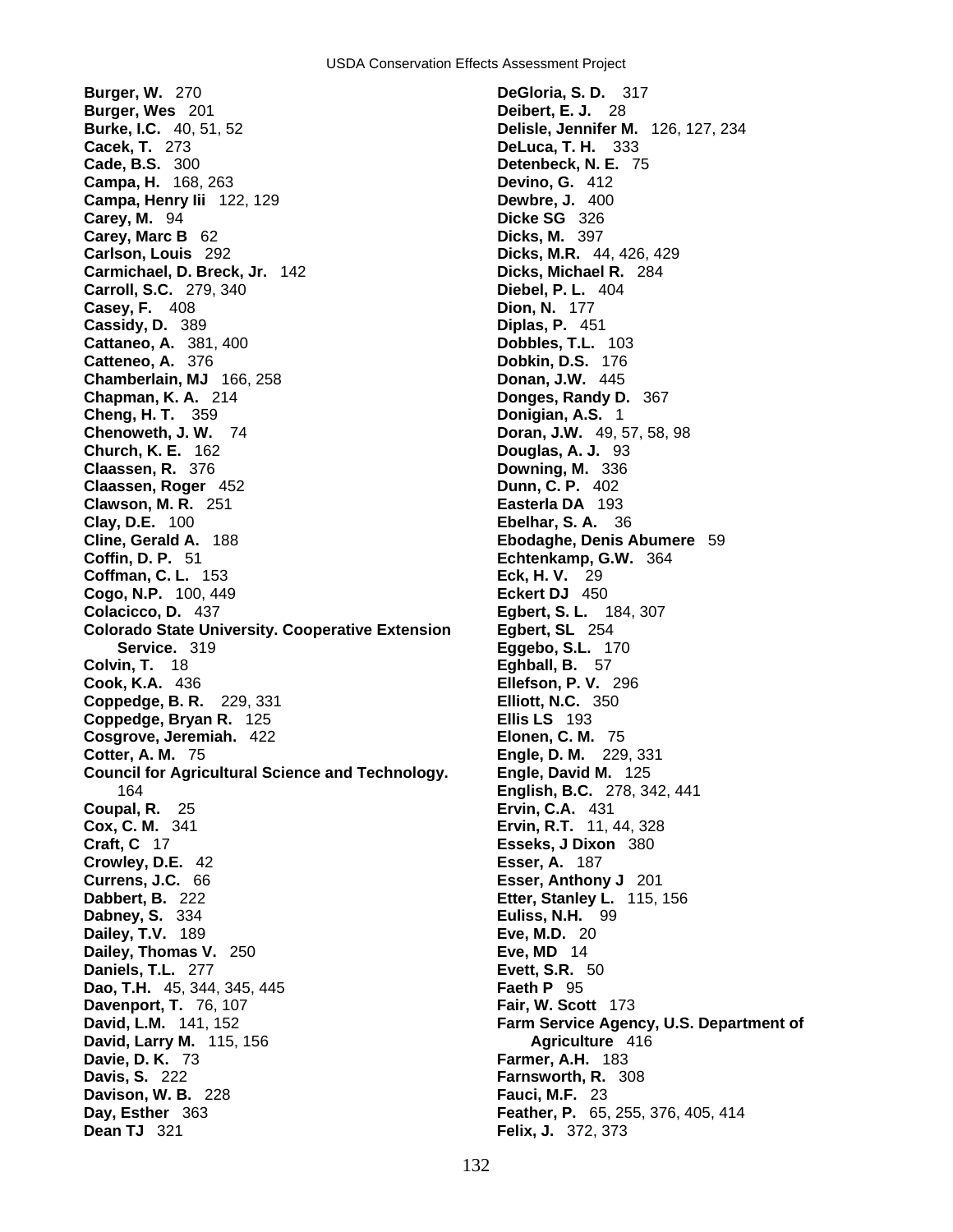**Ferguson, Kirsten.** 422 **Granfors, D. A.** 162 **Finch, D.M.** 176 **Greenfield, KC** 166, 258 **Fine, G.** 128 **Greenhalgh S** 95 **Fish, E.B.** 199 **Greenhalgh S** 95 **Greenwood, R. J. Fitzgerald, J. P.** 113 **Gregory, M. S.** 229, 331 **Fleskes, J.P.** 244 **Gregory, Mark S.** 125 **Fletcher, RJ** 134 **Griffin, S.L.** 230 **Flock, Brian E** 202 **Grimsbo Jewett, J.** 276 **Flock, M.** 26 **Guntenspergen, G. R.** 402 **Flora, C.B.** 299 **Gustafson, Ronald A** 383 **Flora, J.L.** 299 **Hackett, E.** 267 **Flynn, K.** 314 **Hackett, Ed** 201 **Follett, R.F.** 9, 18, 47 **Haines, T.** 312 **Follett, RF** 14 **Halbert, S. E.** 355 **Fonkert, J. 410 Frawley, B.J.** 161, 235 **256, 260, 267, 270, 271 French, B.W.** 350 **Hanowski, JoAnn M.** 133 **Frerichs, R.D.** 364 **Hansen, L.** 255, 376, 405, 414 **Frohne, P.S.** 42 **Hansen, Leslie a** 178 **Fryrear, D. W.** 46 **Hanson, LeRoy** 452 **Fuchs, D.J.** 92 **Hardie, I.W.** 12 **Fuhlendorf, S. D. 331 <b>Harmon, K.W.** 200 **Furrow, L. T.** 168 **Haroldson, K.** 151 **Furrow, Ly Thi** 210 **Hart, Charles R.** 319 **Gadsby, D.** 376 **Hassell, W.G.** 304 **Galatowitsch, S. M.** 385 **Hasstedt, S.C.** 203 **Garcia, H.B.** 446 **Hawn, T.** 407 **Gardner, J.C.** 26, 55 **Hays, R.L.** 183 **Gebhart, D. L.** 10 260, 267, 270, 271 **General Accounting Office** 274, 387 **Heard, L Pete** 201 **George, Ronnie R.** 236 **Heimlich, R.** 94, 409 **Gerard, P.W.** 112 **Heimlich, Ralph E** 62, 448 **Gersmehl, P.J.** 410 **Heissenhuber A** 379 **Getman, M.** 407 **Heissenhuber, Alois** 293 **Gewin VL** 54 **Helinski, Ronald R** 201 **Giasson, E.** 317 **Helinski, Ronald R 201 Helinski, Ronald R 201 Gibbons, P** 116 **Hellerstein, Daniel.** 79 **Gillespie, R. L.** 198 **Henke, Scott E.** 173 **Gilley, J.E.** 49, 57, 58, 98, 423, 445 **Herkert, J.R.** 148, 226 **Gilmer, D.S.** 244 **Herkert, James R.** 212 **Gimenez, D.** 314 **Hertz, M.** 428 **Gipson, P.S.** 224 **Higgins, K.F.** 170, 172, 237, 301 **Gipson, Philip S** 202 **Higgins, Kenneth F.** 209 **Gjerstad, D.H.** 309 **Hill, J. L.** 102 **Gleason, R.A.** 99 **Hirsch, S.A.** 327 **Glenna, L.L.** 362 **Hite, D.** 21 **Godsey, L.** 85 **Hitzhusen, F.J.** 21, 417 **Goetz, H.** 288 **Hoag, D. L.** 409 **Goodman, B.** 314 **Hodur, Nancy M.** 447 **Goodwin, B. K.** 35 **Hodur NM** 240, 332 **Gough, M. W.** 136 **Hoefer, P.** 238, 298 **Gough, S.** 248 **Hoernemann, C. K.** 301 **Gould, Jeffrey H.** 242 256, 260, 267, 270, 271 **Grabow, G.L.** 72 **Hohman, William L** 201 **Graf, D.** 113 **Holshouser, D.L.** 364 **Grafton, William N.** 419

**Greenwood, R. J.** 233 **Forster, D. L.** 34 **Halloum, D. J.** 63, 68, 114, 137, 187, 196, 208, **Garrettson, P. R.** 177 **Heard, L.P** 63, 68, 114, 137, 187, 196, 208, 256, **Giasson, E.** 317 **Hellerstein, D.** 65, 376, 405, 414 **Herkert, James R. 212 Gould, J.** 241 **Hohman, W. L.** 63, 68, 114, 137, 187, 196, 208,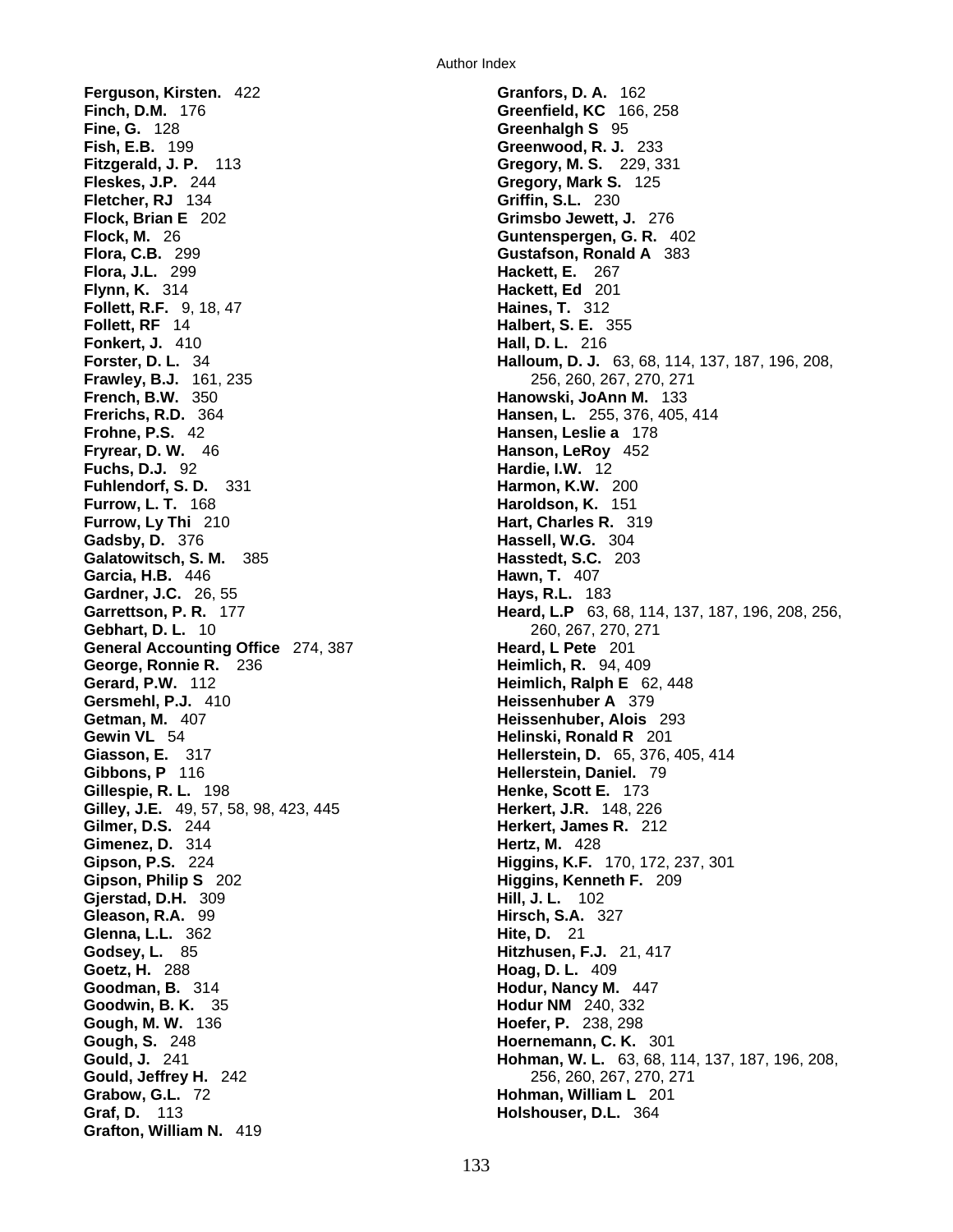**Hopkins, J.** 376 **Kennedy, A.C.** 42 **Horn, D. J.** 232 **Kennedy AC** 54 **Hostetler, J. E.** 413 **Kennedy PL** 159 **Howard MN** 159 **Khanna, M.** 308 **Howell, D.** 223 **Kidder, D.W.** 368 **Huang, X.** 56 **Kimble, J.M.** 9, 47 **Huggins, D.R.** 26, 92, 101 **Kimmel, R.** 151 **Hughes, J.P.** 158, 224, 247 **Kimmel, R.O.** 194 **Hughes, John P.** 174, 191 **King, J.W.** 181 **Hull, S.D.** 247 **King, Justin W.** 179 **Hull, Scott D** 252 **King, S. L.** 80 **Hussain, I.** 36 **Kitchen, D J** 281 **Hussey, S. L.** 109 **Kling, C.L.** 421 **Ibekwe, A.M.** 42 **Klose, S.** 30 **Igl, Lawrence D.** 149, 154 **Kluitenberg GJ** 366 **Ikerd, J.** 412 **Klute, D.S.** 123, 243, 247 **Irby, L.R.** 111 **Klute, David S.** 272 **Isaacs, B.** 223 **Knake, E. L.** 102 **Jackson, R.B.** 1 **Knight, Jim** 219 **Jacobsen, T.J.** 227 **Knight, L.** 381 **Janssen, L.L.** 64, 404 **Koford, R.R.** 145, 157, 232 **Jarvi, K.J.** 364 **Koford, RR** 134 **Jarvis, R.L.** 244 **Kohl, N.** 76 **Jenkins, Kurt J.** 242 **Kraft, S. E.** 70 **Jenks, J.A.** 172 **Kraft, Steven E** 380 **Jewett, J.G.** 360, 361 **Krall, J.M.** 37 **Joens, J** 86 **Kramer, J.L.** 410 **Johnson, D.H.** 117, 140, 145, 148, 196 **Kranz, W.L.** 364 **Johnson, Douglas H** 149, 201 **Kroll, T.** 336 **Johnson, H. B.** 10 **Kuch, P.** 439 **Johnson, J.** 334, 353 **Kucharik, CJ** 3, 19 **Johnson, J.B.** 285 **Kurzejeski, E.** 250 **Johnson, P.** 328 **Kurzejeski, E.W.** 189, 204, 253, 259 **Johnson, P. J.** 301 **Kurzejeski, Eric W.** 146 **Johnson, R.L.** 93 **Kurzejeski, EW** 166, 258 **Johnson, T.G.** 278, 393 **Kutner, Lynn S.** 249 **Johnston, P.** 376 **Lacefield, G.** 303 **Jolly, R.W.** 454 **Lakshminarayan, P.G.** 297 **Jones, S. S.** 341 **Lal, R.** 9, 16 **Jordan, N.R.** 360, 361 **Langemeier, M.R.** 322 **Joyce, L.A.** 329, 396 **Langemeier, Michael R.** 291 **Kamler, J.F.** 199 **Langley, J.** 382 **Kanjo, P.L.** 27 **Langner, L.L.** 213, 437 **Kantelhardt J** 379 **Lant, C. L.** 73, 96 **Kantelhardt, Jochen** 293 **Lauber, T. B..** 132 **Kantrud, H.A.** 145, 160 **Lauenroth, W. K.** 51 **Karlen, D.L.** 26, 55, 98 **Laycock, W.A.** 325 **Kaspar, T. C.** 98 **Leddy, Krecia L.** 209 **Keane, T.D.** 158 **Lee, D. J.** 413 **Keeland, B. D.** 80 **Lee, J.** 11 **Keeland BD** 321 **Lee, J.J.** 4, 15 **Keim, Russ.** 316 **Lee, RY** 254 **Kelley, W.D.** 309 **Lefko, S.A.** 358, 375 **Kellogg, R. L.** 31, 88, 384 **Leistritz, F Larry** 447 **Kemp, K.E.** 158, 243, 247 **Leistritz FL** 240, 332 **Kemp, Kenneth E** 122, 129, 174, 191, 202, 252, **Leitch, J.A.** 327 272 **Lemons, P.R.** 199 **Kemp, W. P.** 198 **Lentz, R. J.** 365

**Kluitenberg, G.J.** 39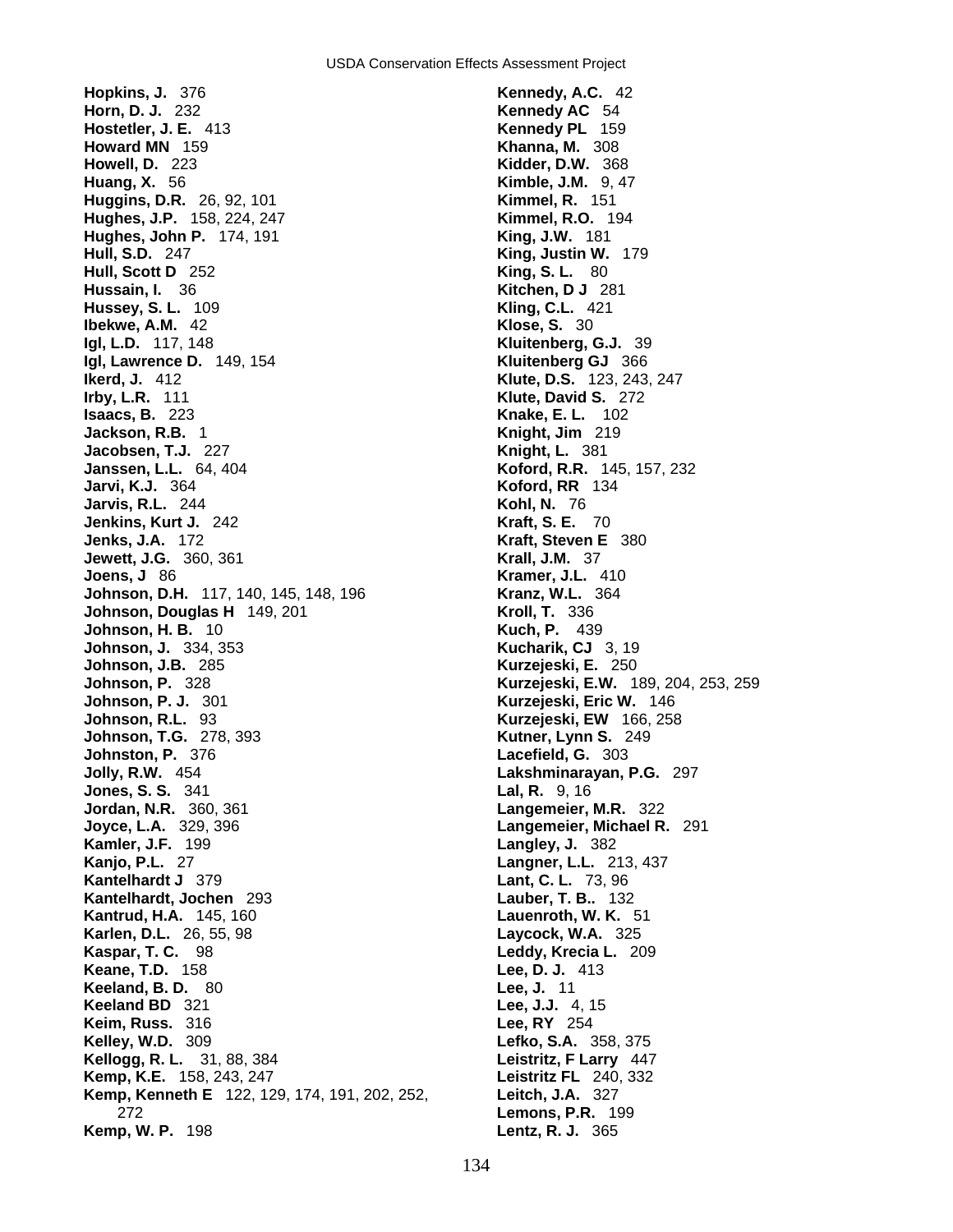**Leonard, J.** 147 **Minnis, R.B.** 168, 263 **Lesica, P.** 333 **Minnis, Richard B.** 218 **Lewis, James A** 22 **Mitchell, J. E.** 343, 396, 427 **Licht, Daniel S.** 424 **Mitchell, R.** 222 **Ligon, Polly C.** 67 **Mitchell, R.J.** 309 **Lindstrom, M.J.** 41, 100, 449 **Mixon, J.** 313 **Linsenbigler, Michael.** 284 **Mjelde, J.W.** 138 **Llacuna, Felix.** 284 **Mock OB** 193 **Lockhart BR** 321 **Molleur, R.** 187 **Lockman, Drake J.** 194 **Monson, M.** 389 **Londo AJ** 326 **Moon, R.D.** 360, 361 **Long, J.D.** 118 **Morehart, M.** 376 **Lorenz, R.J.** 33 **Morris, Kelly** 120 **Lovejoy, S. B.** 408 **Moser, L.E.** 320 **Lowrey, J.** 107 **Mostaghimi, S.** 451 **Lueschen, W.E.** 276 **Mote, K.** 199 **Lunz, L.A.** 364 **Mowry, T. M.** 355 **Luttschwager, K.A.** 172, 186 **Moyer, J.L.** 128 **Lutz, R Scott** 178 **Mullins, Charles J.** 219 **Lynch, L.** 110 **Mummey, D. L.** 2 **Maddox, J. D.** 215 **Murphy, Lisa A.** 154 **Mankin, Philip C.** 115, 156 **Multip 124 Murphy, MT** 124 **Margheim, G.A.** 83 **Murray, L.D.** 227 **Markewitz, D** 17 **Murray, LD** 245 **Marrs, R. H.** 136 **Murray, T. D.** 341 **Martin, D. C.** 84 **Nabielski, RT** 19 **Martin, N.P.** 360, 361 **Naugle, D.E.** 170 **Masters, R. E.** 229, 331 **Naugle, David E.** 209 **Masters, Ronald E.** 125 **Nellis, AD** 254 **Mathews, Nancy E** 178 **Nellis, M. D.** 39, 307 **Matthison, R.** 276 **Nellis MD** 366 **Maxwell, B.** 353 **Nelson, R.G.** 322 **Mayeux, H. S.** 10 **Nelson, W.W.** 92 **McCabe, R. E.** 84 **Neubeiser, M. J.** 97 **McCoy, T.D.** 121, 175 **Newman, J.B.** 391, 442 **McCoy, Timothy D.** 146, 195 **McCoy, Timothy D. 146, 195 McGinnies, W.J.** 304 **Nickerson, C.** 400 **McGregor, K.** 334 **Nicks, A D** 90 **McIntyre, N.E.** 135, 169 **Nomsen, D.E.** 237 **Meals, D. W.** 71, 91 **Nyren, P.E.** 423 **Mello I** 379 **Oberheu, D.** 222 **Mello, Inken** 293 **Ogg, C.** 439 **Mense, B. J.** 177 **Ogg, C.W.** 411, 413, 430 **Merrill, M. D.** 214 **Ogle, S.M.** 20 **Michalek AJ** 321 **Ohlenbusch, P.D.** 322, 339 **Milam, B.** 314 **Ohlenbusch, Paul D.** 291 **Millenbah, K. F.** 168 **Olson, K. R.** 36 **Millenbah, Kelly Francine** 171 **Olson RA** 246 **Miller, B.S.** 26 **Onal, H.** 308 **Miller BC** 54 **Osborn, C. T.** 388, 399 **Miller, D. G.** 74 **Osborn, C. Tim.** 316 **Miller, E.J.** 268, 269 **Osborn, T.** 349, 395, 438 **Miller, M.** 314 **Outcalt KW** 321, 326 **Miller, R. C.** 82 **Outcalt PA** 321, 326 **Miller, S.D.** 370 **Owen, M.D.K.** 372, 373

**McCoy JW** 321 **New York State College of Agriculture and Life Mccoy, Matthew W** 202 **Sciences. Dept. of Agricultural, Resource, Mccoy, T.** 131 **and Managerial Economics.** 335 **McLeod, Donald M.** 440 **North American Lake Management Soc.** 71, 76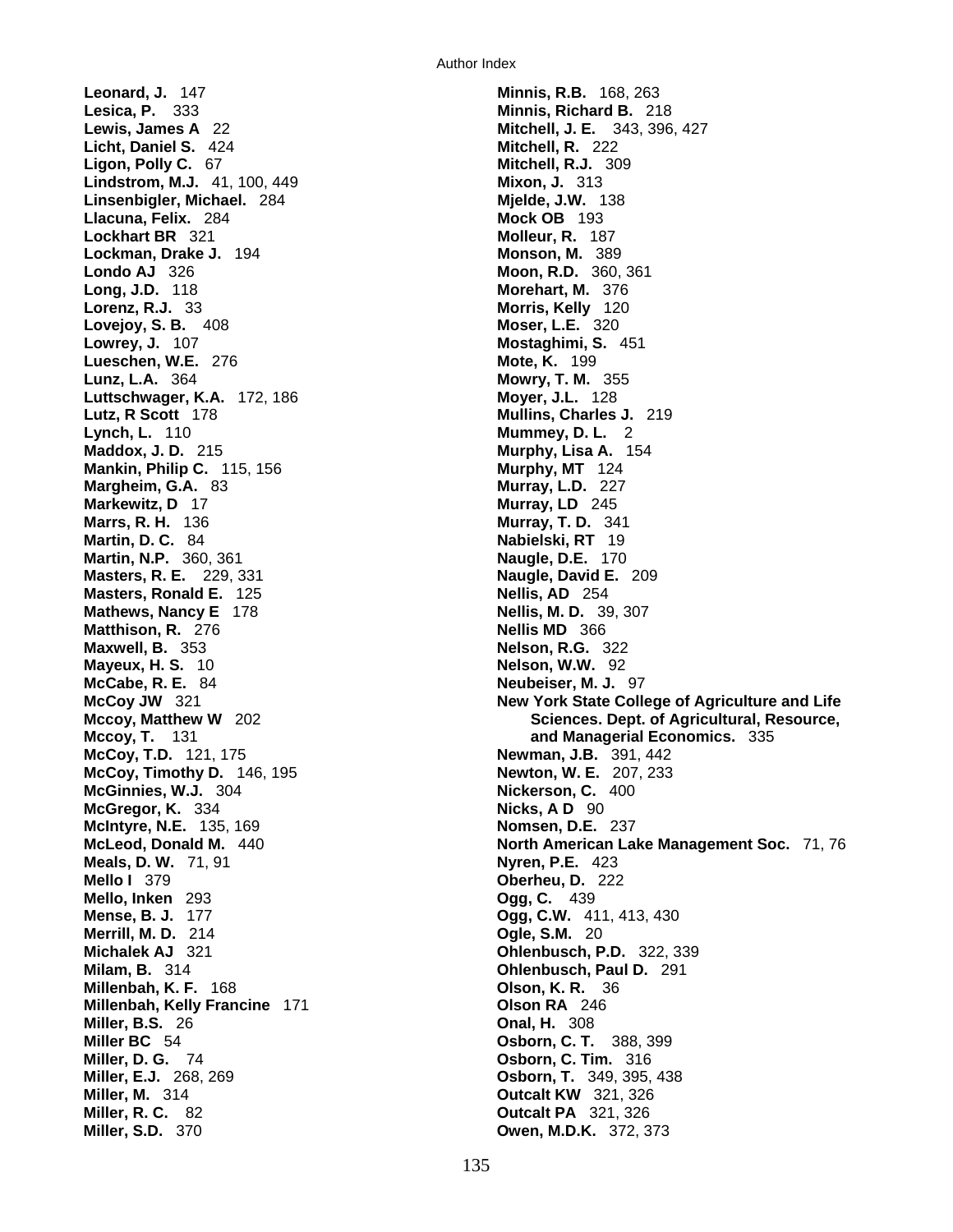**Park, S** 184, 254 **Ribaudo, Marc O.** 79 **Parks, P.J.** 12 **Rice, C W** 24, 281 **Patterson, Matthew P** 130 **Rice, M.E.** 358, 375 **Patterson, Matthew P 130 Patton, B.D.** 423 **Rich, T.D.** 176 **Patwardhan, A.S.** 1 **Richards, R.P.** 72 **Paustian, K** 14, 20 **Richards RP** 450 **Pearks, A.J.** 263 **Rickerl, D. H.** 64 **Pederson, Roger L** 201, 415 **Riddle, Richard R.** 367 **Pedigo, L.P.** 358, 375 **Rietveld, W.J.** 374 **Pellmann NF** 89 **Riggs, M.** 151 **Pendleton, B.G.** 165 **Riley, Terry Z** 119 **Perchellet, C.C.** 199 **Ringquist, R.J.** 11 **Perry, C. H.** 82 **Risbrudt, C. D.** 296 **Peterjohn, B.G.** 143 **Risley, D. L.** 265 **Peters, M.** 376 **Roath, L.R.** 433 **Peterson, B.** 454 **Robel, R.J.** 158, 243, 247, 248 **Peterson, J. W.** 77 **Roberts SD** 326 **Pienaar, L.V.** 294 **Robertson, T.** 278, 342, 441 **Pierce, R.** 336 **Robles, M.D.** 40, 52 **Pike, D. R.** 102 **Rodgers, Randy D.** 261 **Pike, K. S.** 355 **Rohwer, F. C.** 177 **Piper, S.** 8, 81, 406, 437 **Rolong, N. A.** 46 **Piper, S.L.** 78 **Roseberry, J. L.** 141, 150, 152, 290 **Plantinga, A. J.** 359 **Roseberry, John L** 211 **Poiani, K. A.** 214 **Rotella, J. J.** 251 **Polasky, S. 147 <b>Roth, JA 19 Polley, H. W.** 10 **Rude, Kathleen.** 139 **Post, D.** 441 **Rummel, D.R.** 279, 340 **Powell, M.R.** 444 **Rundquist BC** 366 **Prato, T.** 85 **Runion, G.B.** 309 **Price, K. P.** 184, 307 **Russelle, M.P.** 92, 101 **Price, KP** 254 **Ryan, M.R.** 189, 204, 208 **Prior, S.A.** 13 **Sabb, V.A.** 176 **Puglisi, F. A.** 75 **Samoylov D** 403 **Qiu. Z.** 85 **Samoylov D** 403 **Quamen, F.R.** 170 **Sanders, L.D.** 397 **Randall, G.W.** 92, 101 **Santen E van** 38 **Ransom, M. D.** 39, 307 **Sanville, W. D.** 75 **Ransom MD** 366 **Sartori, F** 17 **Rasby, R.** 320 **Sauer, J.R.** 143 **Rasnake, M.** 303 **Savidge, J.A.** 181 **Rassam,, Gus** 69 **Savidge, Julie a** 122, 126, 129, 234 **Rausch, J. N.** 34 **Schaack, J.** 99 **Rave, D. P.** 233 **Schacht, W.H.** 320 **Reeder, J D** 48 **Schaible, G.D.** 87, 437 **Reeves, D.W.** 13 **Scheaffer, C.C.** 361 **Reichelderfer, K.** 311, 429 **Schmidt, Robert J., Jr.** 219 **Reis, R.E.** 33 **Schmitz, A.** 408 **Renner, R. W.** 205, 206, 207 **Schnepf, Max** 316 **Rewa, C.** 63, 187, 271 **Schoenholtz SH** 60 **Rewa, Charles** 201 **Schultz, J. 197 Reynolds, R.** 190 **Schumacher, T.E.** 41, 100, 449 **Reynolds, R.E.** 143, 205, 206, 207, 260 **Schuman, G.E.** 37, 48 **Reynolds, Ronald E** 201 **Schwartz, M.D.** 140, 145

**Papiernik, S.K.** 42 **Ribaudo, M.O.** 78, 105, 409, 430, 437 **Peterson, D.** 184 **Robel, Robert J.** 122, 129, 174, 191, 252, 272 **Rosek, M.J.** 26, 55 **Printz, J.L.** 338 **Ryan, Mark R** 122, 129, 146, 195, 201, 250 **Samson Liebig, S. 47 Schaefbauer, M. K.** 185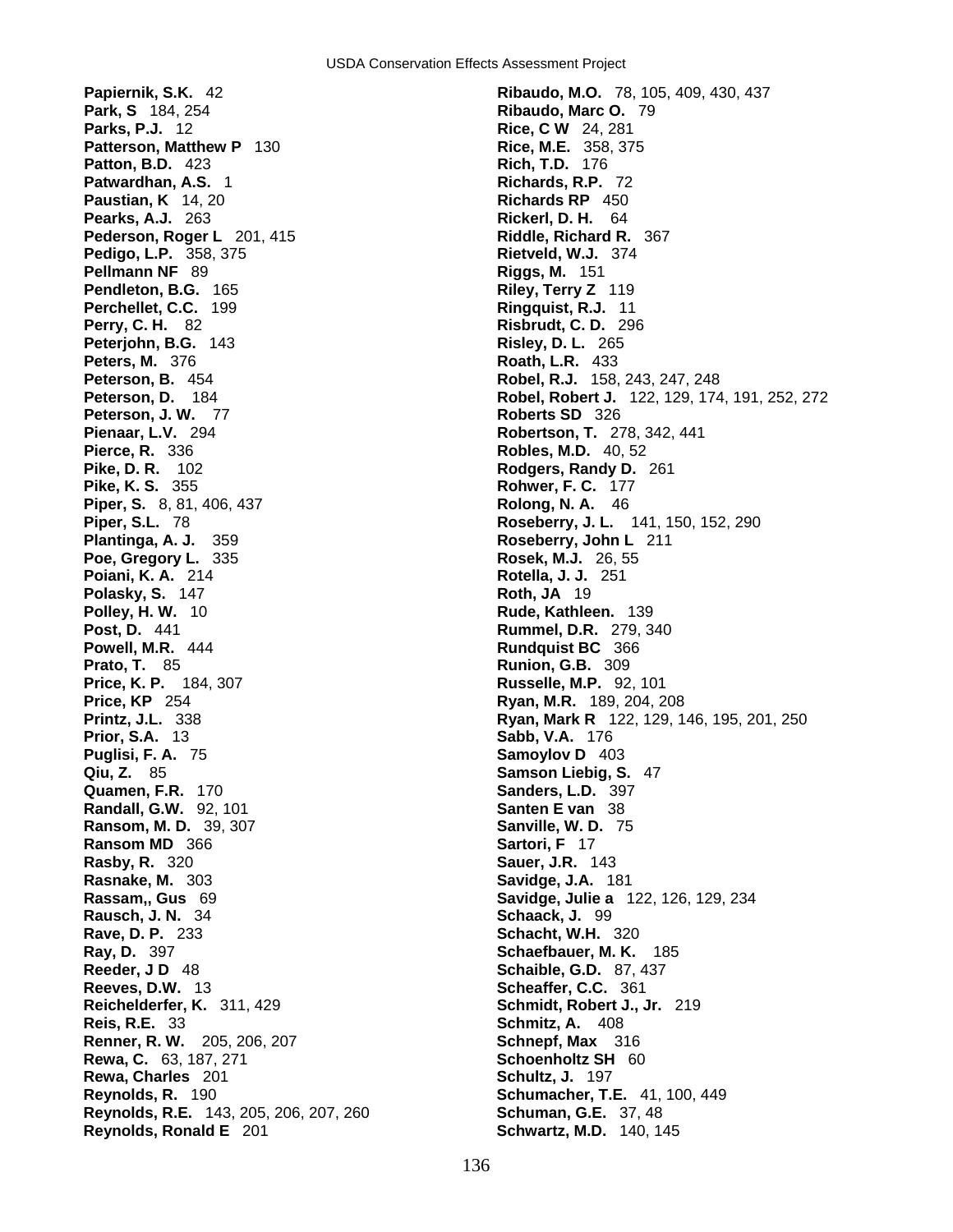**Schwartz, R.C.** 50 **Swanson, D.R.** 276 **Schweitzer CJ** 60 **Sweson, C.J.** 410 **Schweitzer, S. H.** 185 **Swinton, S.** 408 **Scott, D. P.** 265 **Szentandrasi, S.** 147 **Segarra, E.** 44, 328, 340 **Taff, Steven J.** 352 **Sells GD** 193 **Tanaka, D.L.** 53, 425 **Selting, J.P.** 111 **Taylor, D. B.** 44 **Setia, P.** 81, 406 **Taylor, D. L.** 75 **Sexton, N.R.** 356 **Teels, B.M.** 419 **Seyler HL** 366 **Thompson, T.R.** 135 **Shaffer, T.L.** 143, 207 **Thompson, T.R.** 135 **Shaffer, T.L.** 143, 207 **Shakya, B.S.** 417 **Tjaden, R.** 110 **Shank, D.** 255 **Toepher, J. E.** 248 **Shapiro, C.A.** 364 **Tonkovich, Michael J.** 188 **Sheaffer, C.C.** 276, 360 **Torbert, H.A.** 13 **Shelton, D.P.** 364 **Traiyongwanich, S.** 412 **Shepard JP** 60 **Traugott TA** 326 **Shields, J M** 116 **Trock, W.L.** 283 **Shiver, B.D.** 294 **Siegel, P.B.** 393 **Turner, D.P.** 4, 15 **Simanton, J.R.** 423 **U.S. Bureau of Reclamation** 99 **Skagen SK** 159 **U.S. Committee on Irrigation and Drainage** 99 **Skidmore, E. L.** 56 **Ueckert, D.N.** 305 **Skold, M.D.** 329, 396 **Unger, P.W.** 32, 50, 398 **Smith, K.** 404 **Credit, and Rural Development. United Smith, Loren M.** 220, 236 **Agriculture, Nutrition, and Forestry. Agriculture, Nutrition, and Forestry. Smith, M.** 376 **Subcommittee on Agricultural Research, Smith, M.E.** 386, 409 **Conservation,** 315 **Sobecki T** 38 **Credit.** 351 **Sperow, M** 14 **Agriculture, Nutrition, and Forestry. Agriculture, Nutrition, and Forestry. Spraque, R.** 454 **Subcommittee on Forestry, Conservation, Staben, M.L.** 23, 26 **and Rural Revitalization.** 348 **Stangel, P.W.** 176 **United States Department of Agriculture, Stannard, Mark.** 371 **Economic Research Service (ERS)** 390 **Stanturf JA** 60 **United States Department of Agriculture, Stauffer, Dean F.** 188 **Economic Research Service, Resource Stearns, R.** 402 **Economics Division** 435 **Stewart, B.A.** 9, 29 **United States. Dept. of Agriculture.** 302, 392 **Stiegler, J.H.** 45, 344 **United States. Dept. of Agriculture. Economic Stoll, B.W.** 103 **Research Service.** 79, 284 **Stubbendieck, J.** 323 394<br>**Svedarsky, W. D.** 248 **394 Swan, D.G.** 280, 354 282 **Swanson, D. A.** 265

**Thompson, L. 313 Sharpe, D. M.** 402 **Tonkovich, Michael Joseph** 192 **Tucker RB** 321, 326<br>**Tullberg, J.** 18 **United States. Congress. House. Committee on Smith, J.L.** 2, 23 **Agriculture. Subcommittee on Environment,**  $\overline{A}$ **States. Congress. Senate. Committee on Smith, Mark** 435 **United States. Congress. House. Committee on Smith, P.** 381 **Agriculture. Subcommittee on General Farm Agriculture. Subcommittee on General Farm Smith, V. H.** 35 **Commodities, Resource Conservation, and Soil and Water Conservation Society (U.S.).** 316, **United States. Congress. Senate. Committee on**  432 **Agriculture, Nutrition, and Forestry.** 282 **Sovada, M. A.** 233 **United States. Congress. Senate. Committee on Stein, Bruce A.** 249 **United States Department of Agriculture, Natural Stewart, A. M.** 184 **Resource Conservation Service (NRCS)** 217 **United States. Farm Service Agency.** 286, 287, **United States. General Accounting Office.** 275,